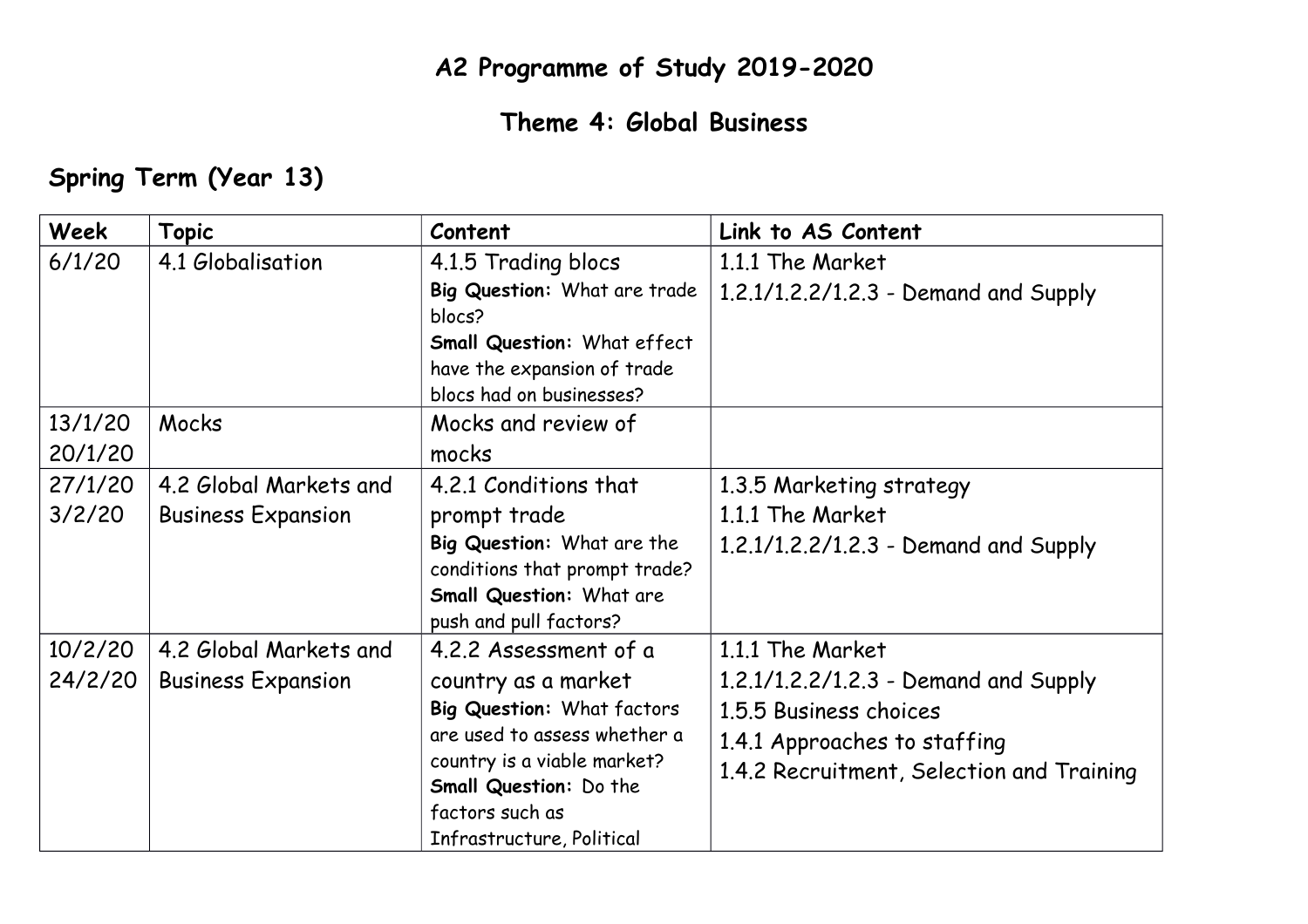|                   |                                                     | Stability and Exchange rates<br>play a significant role in<br>businesses decision making and<br>entering new markets?                                                                                                                                                                                                                                         |                                                                          |
|-------------------|-----------------------------------------------------|---------------------------------------------------------------------------------------------------------------------------------------------------------------------------------------------------------------------------------------------------------------------------------------------------------------------------------------------------------------|--------------------------------------------------------------------------|
|                   |                                                     | 4.2.3 Assessment of a<br>country as production<br>location<br>Big Question: How do<br>businesses assess whether a<br>country is suitable as a<br>production location?<br><b>Small Question: Which</b><br>factors play a bigger role in<br>the decision making of<br>businesses to locate their<br>production?                                                 |                                                                          |
| 4/3/19<br>11/3/19 | 4.2 Global Markets and<br><b>Business Expansion</b> | 4.2.4 Reasons for global<br>mergers or joint ventures<br>Big Question: What are the<br>reasons for global or joint<br>ventures?<br><b>Small Question: Do reasons</b><br>such as spreading risk,<br>securing resources and<br>maintaining global<br>competitiveness carry equal<br>weighting the business decision<br>making process to merge?<br>4.2.5 Global | 1.3.5 Marketing strategy<br>1.2.2 Supply<br>1.3.2 Branding and promotion |